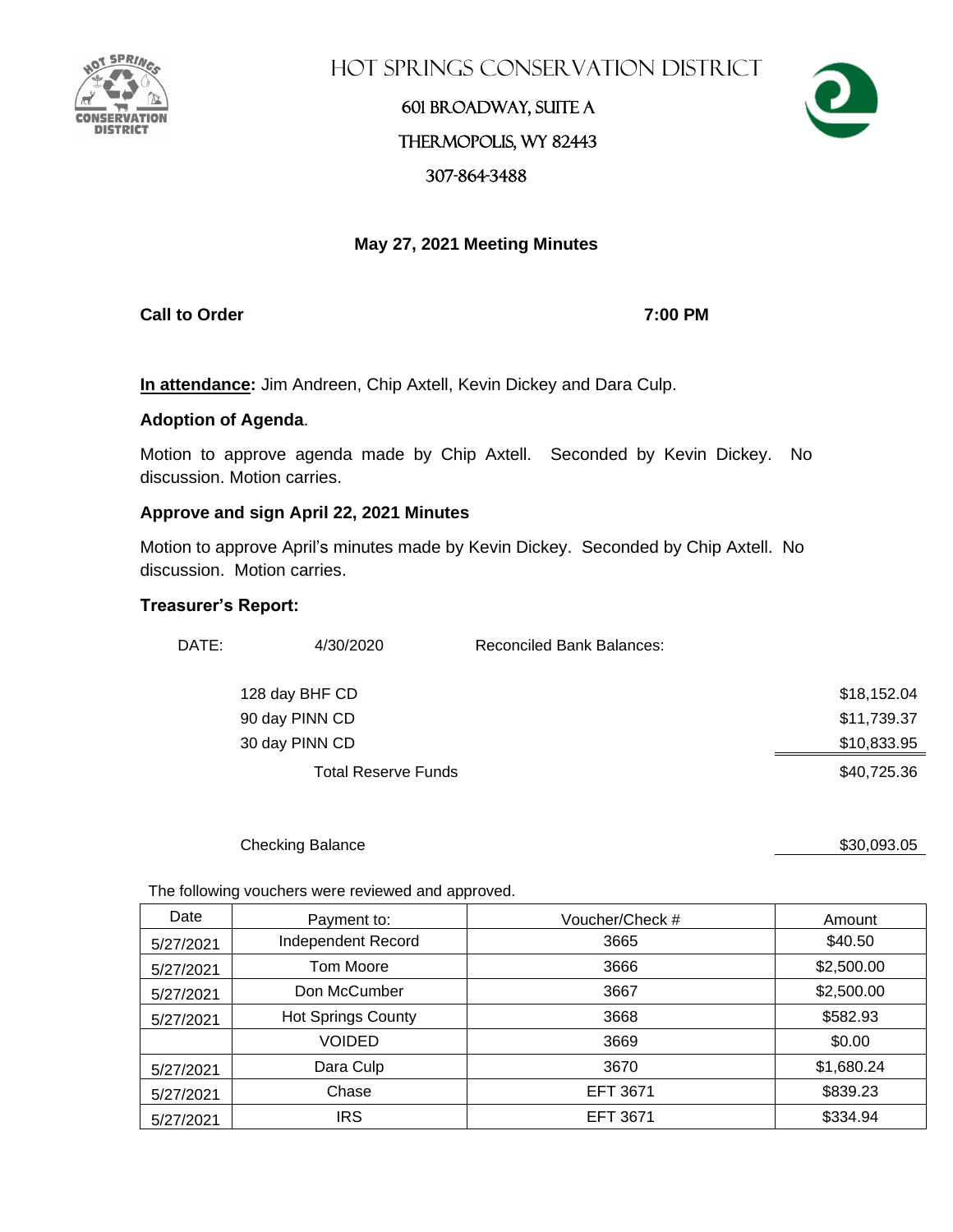

## Hot Springs Conservation District

## 601 Broadway, Suite A Thermopolis, WY 82443 307-864-3488



Approved Expenses \$8,477.84

Deposits \$35,276.25

New Checking Balance \$56,891.46

TOTAL FUNDS \$97,616.82

### **KCMPE \$2,629.20 WATER MONITORING, \$12,647.50 KC BMP 2, \$20,000 OC BMP 2**

After inspection of vouchers, Chip Axtell moves to approve checks submitted for payment and for the treasurer's report to be filed for audit. Second by Kevin Dickey. No discussion. Motion carries.

### **Unfinished Business and New Business Combined**

Owl Creek BMP applications

- Don McCumber motion to approve made by Kevin Dickey to fund 50% of project. Second by Chip Axtell. Motion carries.
- Colter & Linda McCumber motion to approve project contingent on the closing of the land and proof of land ownership made by Chip Axtell to fund 50% of project. Second by Kevin Dickey. Motion carries.

Kirby Creek BMP application

- Jim & Terry Wilson motion to approve made by Chip Axtell to fund the project with remaining funds. Second by Kevin Dickey carries.
- Everett Jones motion to approve made by Kevin Dickey to fund 50% of project. Second by Chip Axtell. Motion carries.

New hire – motion to extend offer of hire to Kathy Sorenson for district manager made by Kevin Dickey. Second by Chip Axtell.

### **Correspondence – Sent & Received**

Adjourn 7:59 PM

Next Scheduled Meeting June 24, 2021 @ 7:00 PM.